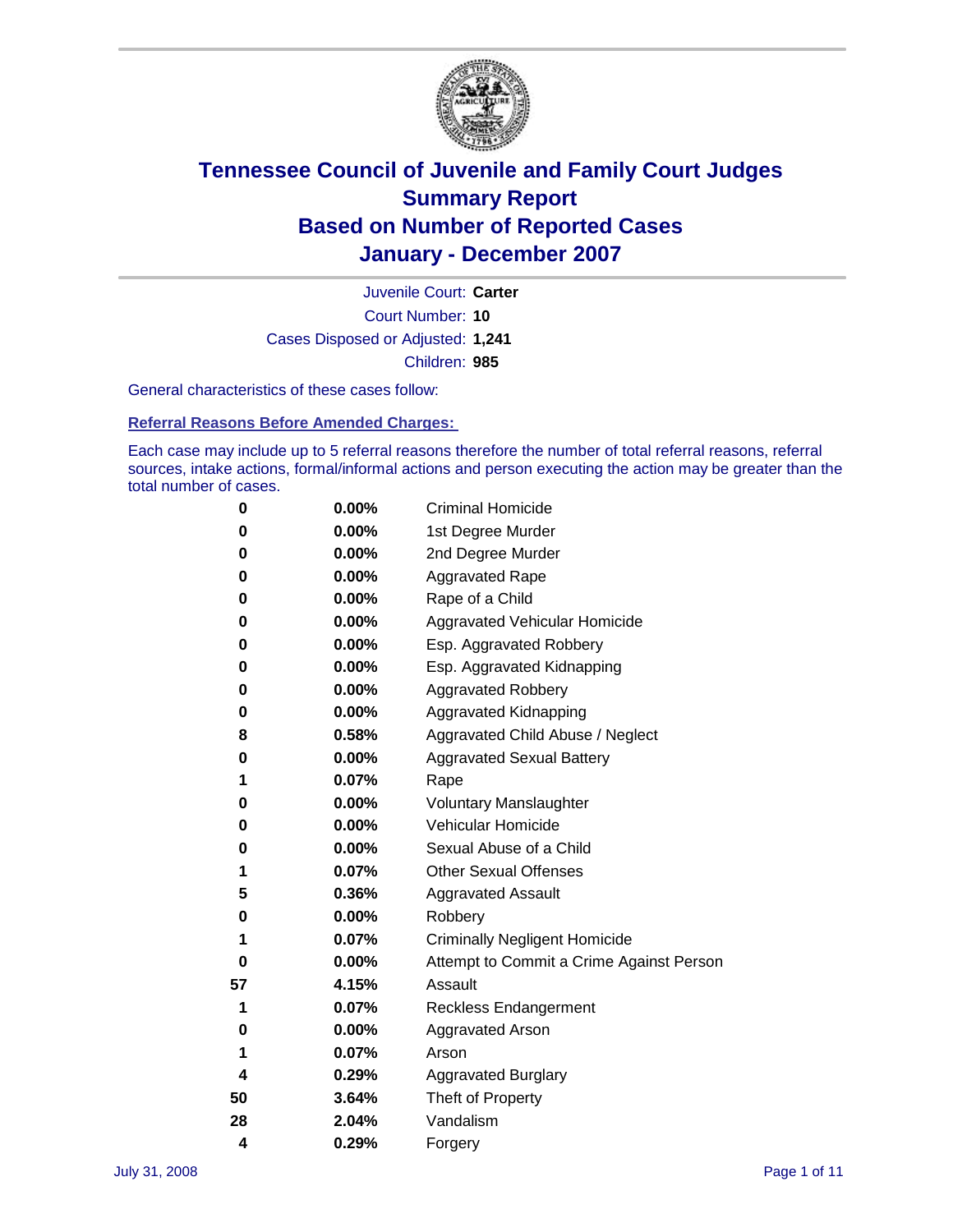

Court Number: **10** Juvenile Court: **Carter** Cases Disposed or Adjusted: **1,241** Children: **985**

#### **Referral Reasons Before Amended Charges:**

Each case may include up to 5 referral reasons therefore the number of total referral reasons, referral sources, intake actions, formal/informal actions and person executing the action may be greater than the total number of cases.

| 0            | 0.00%    | <b>Worthless Checks</b>                                     |
|--------------|----------|-------------------------------------------------------------|
| 0            | $0.00\%$ | Illegal Possession / Fraudulent Use of Credit / Debit Cards |
| 19           | 1.38%    | <b>Burglary</b>                                             |
| 1            | 0.07%    | Unauthorized Use of a Vehicle                               |
| 3            | 0.22%    | <b>Cruelty to Animals</b>                                   |
| 4            | 0.29%    | Sale of Controlled Substances                               |
| 22           | 1.60%    | <b>Other Drug Offenses</b>                                  |
| 1            | 0.07%    | Possession of Controlled Substances                         |
| 0            | $0.00\%$ | <b>Criminal Attempt</b>                                     |
| $\bf{0}$     | 0.00%    | Carrying Weapons on School Property                         |
| 12           | 0.87%    | Unlawful Carrying / Possession of a Weapon                  |
| 6            | 0.44%    | <b>Evading Arrest</b>                                       |
| 10           | 0.73%    | Escape                                                      |
| 3            | 0.22%    | Driving Under Influence (DUI)                               |
| 4            | 0.29%    | Possession / Consumption of Alcohol                         |
| 8            | 0.58%    | Resisting Stop, Frisk, Halt, Arrest or Search               |
| 0            | 0.00%    | <b>Aggravated Criminal Trespass</b>                         |
| 9            | 0.65%    | Harassment                                                  |
| 0            | $0.00\%$ | Failure to Appear                                           |
| 4            | 0.29%    | Filing a False Police Report                                |
| 6            | 0.44%    | Criminal Impersonation                                      |
| $\mathbf 2$  | 0.15%    | <b>Disorderly Conduct</b>                                   |
| 9            | 0.65%    | <b>Criminal Trespass</b>                                    |
| 41           | 2.98%    | Public Intoxication                                         |
| 0            | $0.00\%$ | Gambling                                                    |
| 147          | 10.69%   | Traffic                                                     |
| 0            | $0.00\%$ | Local Ordinances                                            |
| 9            | 0.65%    | Violation of Wildlife Regulations                           |
| $\mathbf{2}$ | 0.15%    | Contempt of Court                                           |
| 39           | 2.84%    | Violation of Probation                                      |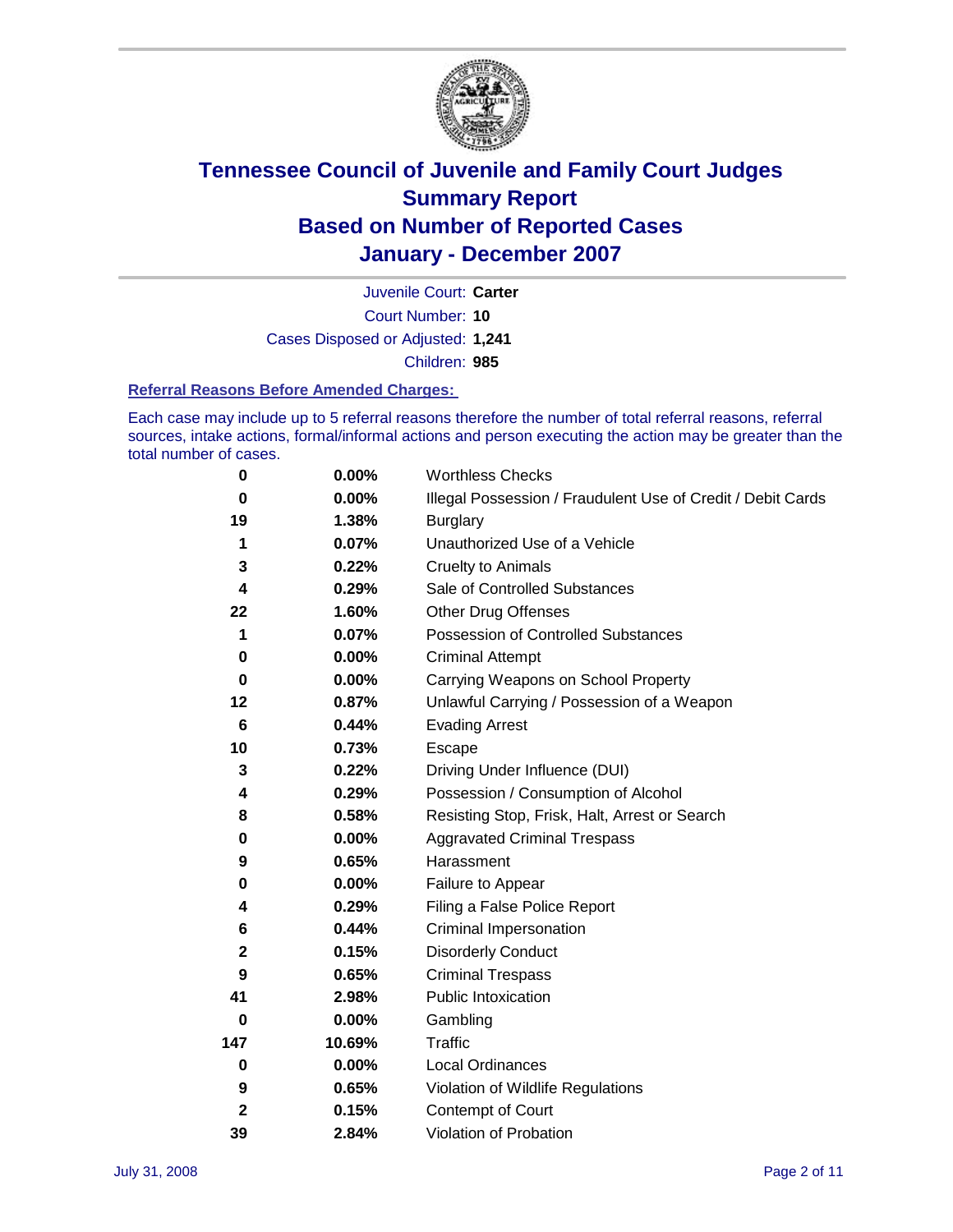

Court Number: **10** Juvenile Court: **Carter** Cases Disposed or Adjusted: **1,241** Children: **985**

#### **Referral Reasons Before Amended Charges:**

Each case may include up to 5 referral reasons therefore the number of total referral reasons, referral sources, intake actions, formal/informal actions and person executing the action may be greater than the total number of cases.

| 1,375    | 100.00%  | <b>Total Referrals</b>                 |
|----------|----------|----------------------------------------|
| 10       | 0.73%    | Other                                  |
| 1        | 0.07%    | <b>Consent to Marry</b>                |
| 0        | $0.00\%$ | <b>Request for Medical Treatment</b>   |
| 436      | 31.71%   | <b>Child Support</b>                   |
| 72       | 5.24%    | Paternity / Legitimation               |
| 6        | 0.44%    | Visitation                             |
| 17       | 1.24%    | Custody                                |
| 0        | $0.00\%$ | <b>Foster Care Review</b>              |
| 0        | 0.00%    | <b>Administrative Review</b>           |
| 0        | 0.00%    | <b>Judicial Review</b>                 |
| 0        | 0.00%    | Violation of Informal Adjustment       |
| 0        | 0.00%    | <b>Violation of Pretrial Diversion</b> |
| 16       | 1.16%    | <b>Termination of Parental Rights</b>  |
| 121      | 8.80%    | Dependency / Neglect                   |
| $\bf{0}$ | 0.00%    | <b>Physically Abused Child</b>         |
| 0        | 0.00%    | <b>Sexually Abused Child</b>           |
| 0        | 0.00%    | <b>Violation of Curfew</b>             |
| 0        | 0.00%    | Violation of a Valid Court Order       |
| 55       | 4.00%    | Possession of Tobacco Products         |
| $\bf{0}$ | 0.00%    | Out-of-State Runaway                   |
| 22       | 1.60%    | In-State Runaway                       |
| 85       | 6.18%    | Truancy                                |
| 12       | 0.87%    | <b>Unruly Behavior</b>                 |
| 0        | 0.00%    | Violation of Aftercare                 |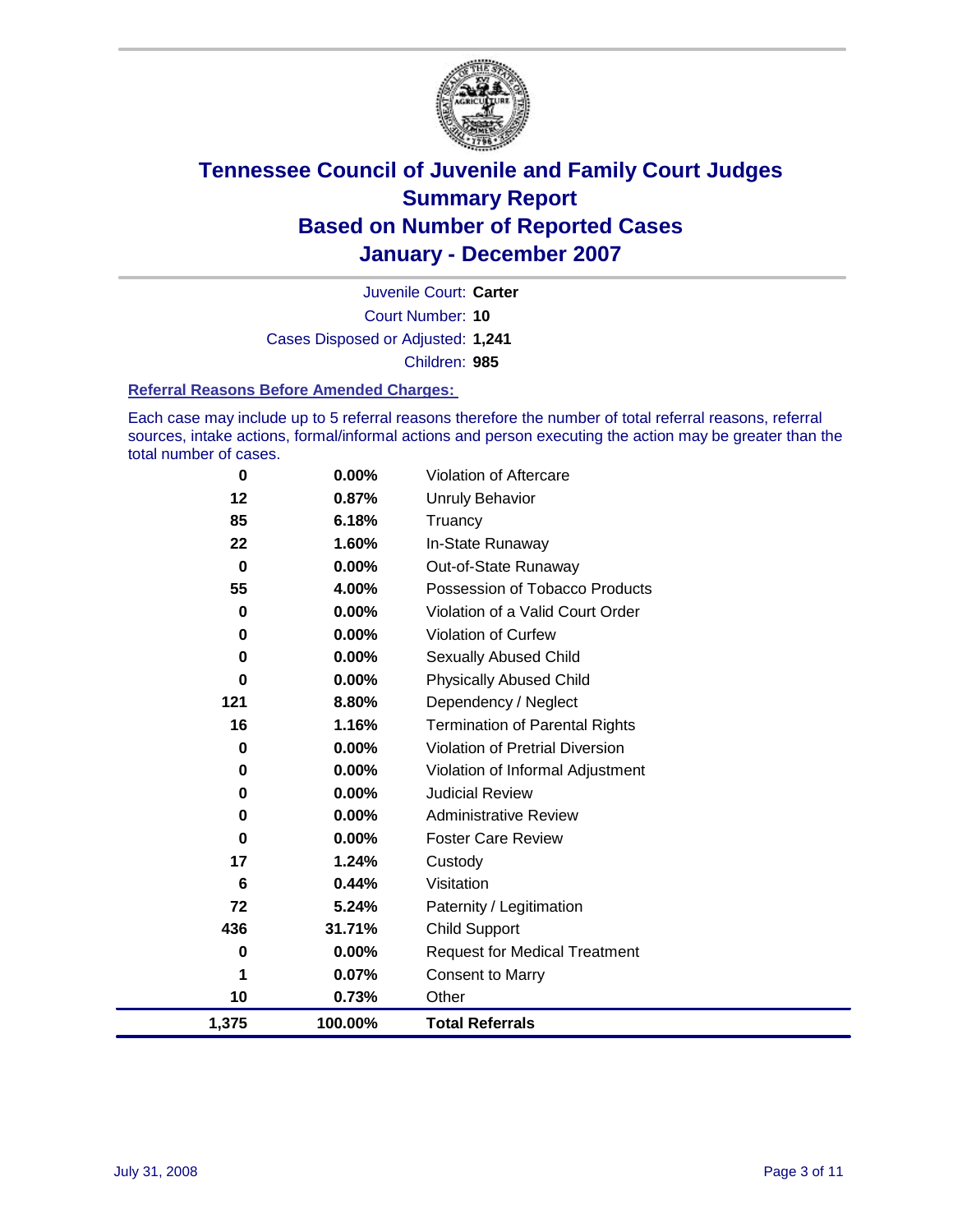

|                            |                  | Juvenile Court: Carter            |  |  |  |
|----------------------------|------------------|-----------------------------------|--|--|--|
|                            | Court Number: 10 |                                   |  |  |  |
|                            |                  | Cases Disposed or Adjusted: 1,241 |  |  |  |
|                            |                  | Children: 985                     |  |  |  |
| <b>Referral Sources: 1</b> |                  |                                   |  |  |  |
| 378                        | 27.49%           | Law Enforcement                   |  |  |  |
| 446                        | 32.44%           | Parents                           |  |  |  |
| 93                         | 6.76%            | <b>Relatives</b>                  |  |  |  |
| 0                          | $0.00\%$         | Self                              |  |  |  |
| 112                        | 8.15%            | School                            |  |  |  |

| 1,375 | 100.00% | <b>Total Referral Sources</b>     |
|-------|---------|-----------------------------------|
| 126   | 9.16%   | Other                             |
| 1     | 0.07%   | Unknown                           |
| 0     | 0.00%   | Hospital                          |
| 3     | 0.22%   | Child & Parent                    |
| 39    | 2.84%   | Victim                            |
| 19    | 1.38%   | <b>Other Court</b>                |
| 121   | 8.80%   | Social Agency                     |
| 32    | 2.33%   | <b>Court Staff</b>                |
| 0     | 0.00%   | <b>District Attorney's Office</b> |
| 0     | 0.00%   | <b>Other State Department</b>     |
| 4     | 0.29%   | <b>DCS</b>                        |
|       | 0.07%   | <b>CSA</b>                        |

### **Age of Child at Referral: 2**

| 985 | 100.00%  | <b>Total Child Count</b> |  |
|-----|----------|--------------------------|--|
| 0   | $0.00\%$ | Unknown / Not Reported   |  |
| 6   | 0.61%    | Ages 19 and Over         |  |
| 115 | 11.68%   | Ages 17 through 18       |  |
| 193 | 19.59%   | Ages 15 through 16       |  |
| 116 | 11.78%   | Ages 13 through 14       |  |
| 56  | 5.69%    | Ages 11 through 12       |  |
| 499 | 50.66%   | Ages 10 and Under        |  |
|     |          |                          |  |

<sup>1</sup> If different than number of Referral Reasons (1375), verify accuracy of your court's data.

One child could be counted in multiple categories, verify accuracy of your court's data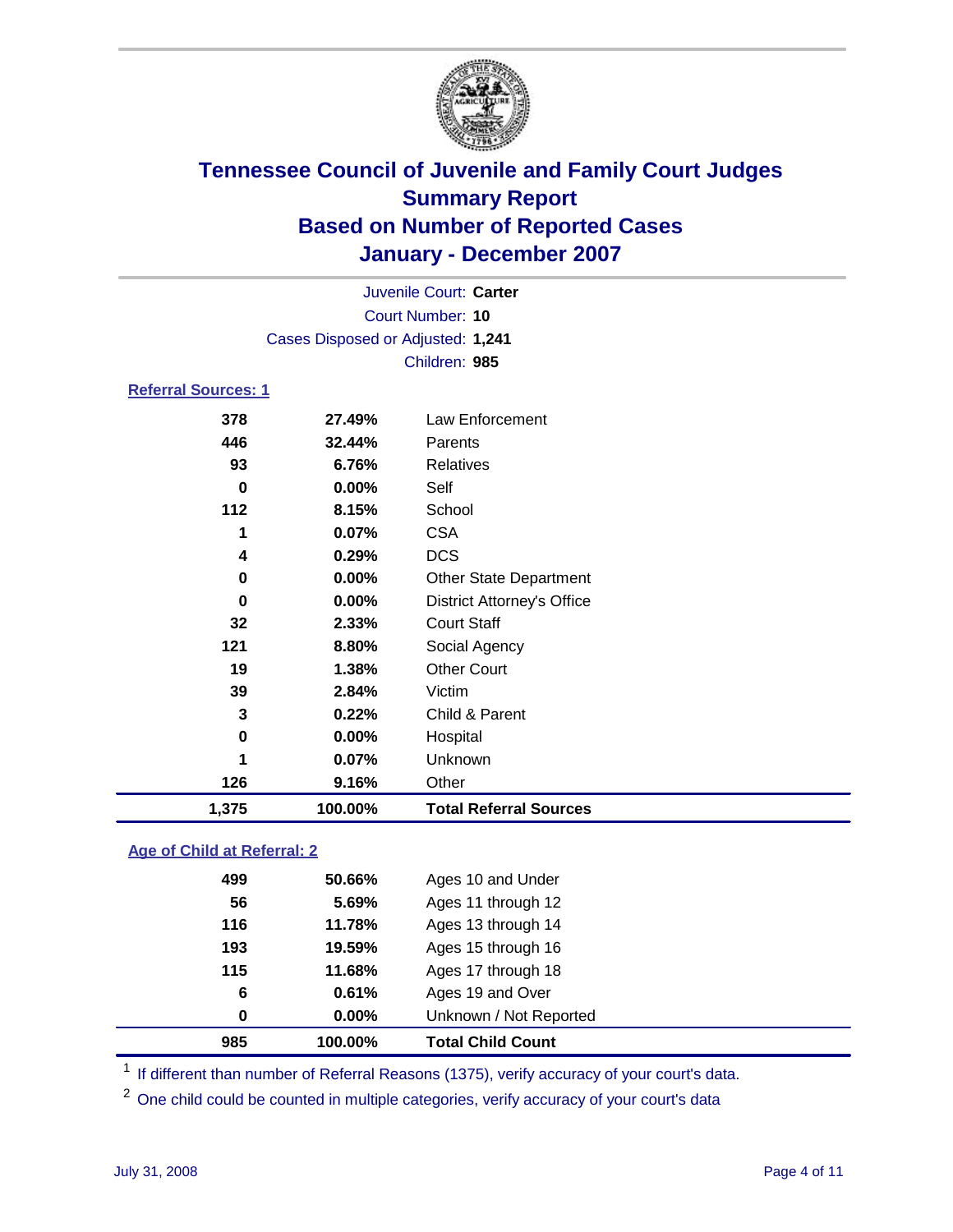

| Juvenile Court: Carter                  |                                   |                          |  |  |  |
|-----------------------------------------|-----------------------------------|--------------------------|--|--|--|
|                                         | Court Number: 10                  |                          |  |  |  |
|                                         | Cases Disposed or Adjusted: 1,241 |                          |  |  |  |
|                                         |                                   | Children: 985            |  |  |  |
| Sex of Child: 1                         |                                   |                          |  |  |  |
| 519                                     | 52.69%                            | Male                     |  |  |  |
| 466                                     | 47.31%                            | Female                   |  |  |  |
| $\bf{0}$                                | 0.00%                             | Unknown                  |  |  |  |
| 985                                     | 100.00%                           | <b>Total Child Count</b> |  |  |  |
| Race of Child: 1                        |                                   |                          |  |  |  |
| 958                                     | 97.26%                            | White                    |  |  |  |
| 20                                      | 2.03%                             | African American         |  |  |  |
| 0                                       | 0.00%                             | Native American          |  |  |  |
| 0                                       | 0.00%                             | Asian                    |  |  |  |
| $\mathbf 2$                             | 0.20%                             | Mixed                    |  |  |  |
| 5                                       | 0.51%                             | Unknown                  |  |  |  |
| 985                                     | 100.00%                           | <b>Total Child Count</b> |  |  |  |
| <b>Hispanic Origin: 1</b>               |                                   |                          |  |  |  |
| $\bf{0}$                                | 0.00%                             | Yes                      |  |  |  |
| 985                                     | 100.00%                           | <b>No</b>                |  |  |  |
| $\mathbf 0$                             | 0.00%                             | Unknown                  |  |  |  |
| 985                                     | 100.00%                           | <b>Total Child Count</b> |  |  |  |
| <b>School Enrollment of Children: 1</b> |                                   |                          |  |  |  |
| 945                                     | 95.94%                            | Yes                      |  |  |  |
| $\bf{0}$                                | 0.00%                             | <b>No</b>                |  |  |  |
| 40                                      | 4.06%                             | Unknown                  |  |  |  |
| 985                                     | 100.00%                           | <b>Total Child Count</b> |  |  |  |

One child could be counted in multiple categories, verify accuracy of your court's data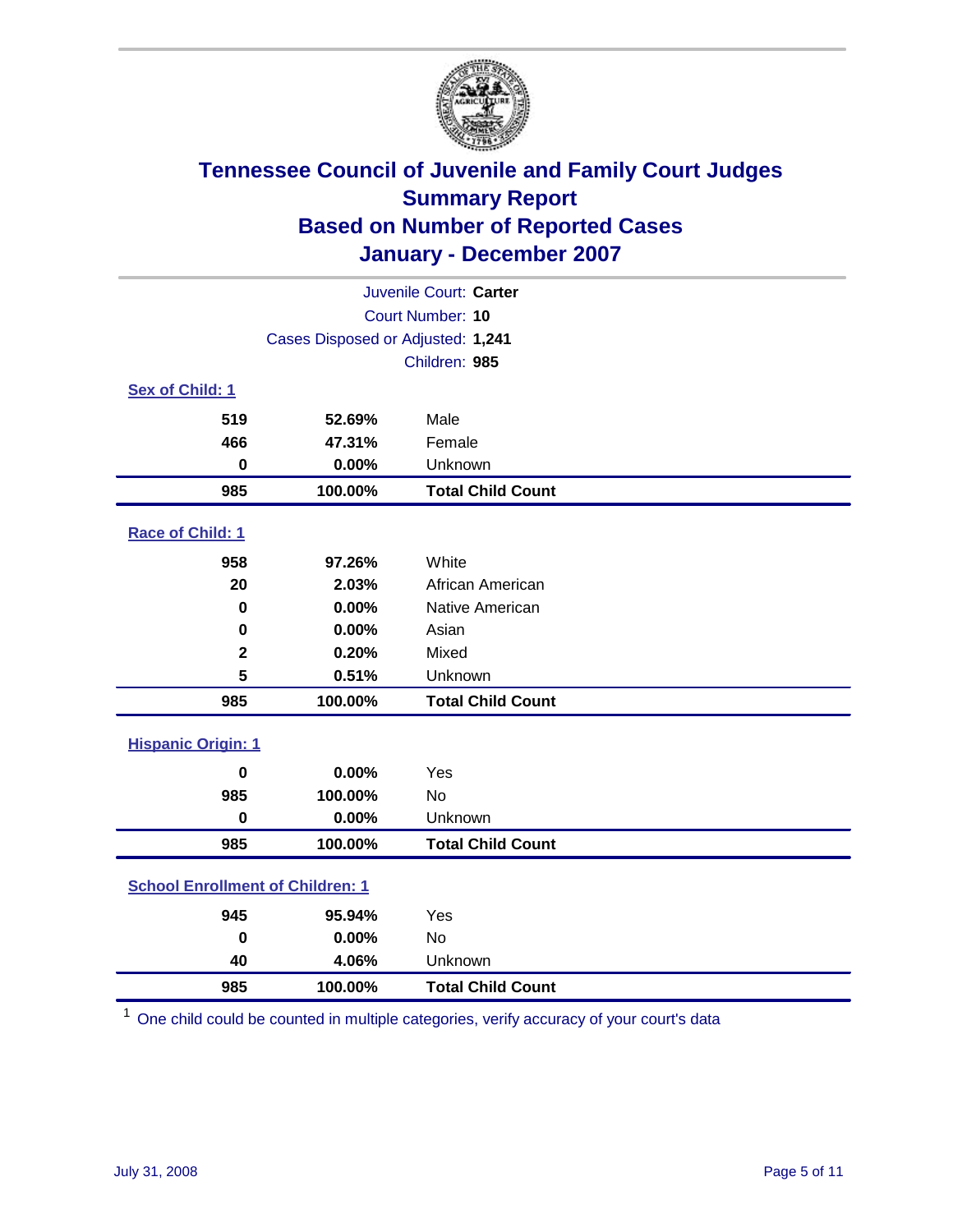

Court Number: **10** Juvenile Court: **Carter** Cases Disposed or Adjusted: **1,241** Children: **985**

#### **Living Arrangement of Child at Time of Referral: 1**

| 985 | 100.00%  | <b>Total Child Count</b>     |
|-----|----------|------------------------------|
| 63  | 6.40%    | Other                        |
| 5   | 0.51%    | Unknown                      |
| 0   | $0.00\%$ | Independent                  |
| 0   | $0.00\%$ | In an Institution            |
| 1   | 0.10%    | In a Residential Center      |
| 8   | 0.81%    | In a Group Home              |
| 10  | 1.02%    | With Foster Family           |
| 23  | 2.34%    | With Adoptive Parents        |
| 65  | 6.60%    | <b>With Relatives</b>        |
| 63  | 6.40%    | With Father                  |
| 466 | 47.31%   | With Mother                  |
| 9   | 0.91%    | With Mother and Stepfather   |
| 0   | $0.00\%$ | With Father and Stepmother   |
| 272 | 27.61%   | With Both Biological Parents |
|     |          |                              |

#### **Type of Detention: 2**

| 1,241 | 100.00%  | <b>Total Detention Count</b> |  |
|-------|----------|------------------------------|--|
| 0     | $0.00\%$ | Other                        |  |
| 1,241 | 100.00%  | Does Not Apply               |  |
| 0     | $0.00\%$ | <b>Unknown</b>               |  |
| 0     | $0.00\%$ | <b>Psychiatric Hospital</b>  |  |
| 0     | 0.00%    | Jail - No Separation         |  |
| 0     | $0.00\%$ | Jail - Partial Separation    |  |
| 0     | 0.00%    | Jail - Complete Separation   |  |
| 0     | 0.00%    | Juvenile Detention Facility  |  |
| 0     | $0.00\%$ | Non-Secure Placement         |  |
|       |          |                              |  |

<sup>1</sup> One child could be counted in multiple categories, verify accuracy of your court's data

<sup>2</sup> If different than number of Cases (1241) verify accuracy of your court's data.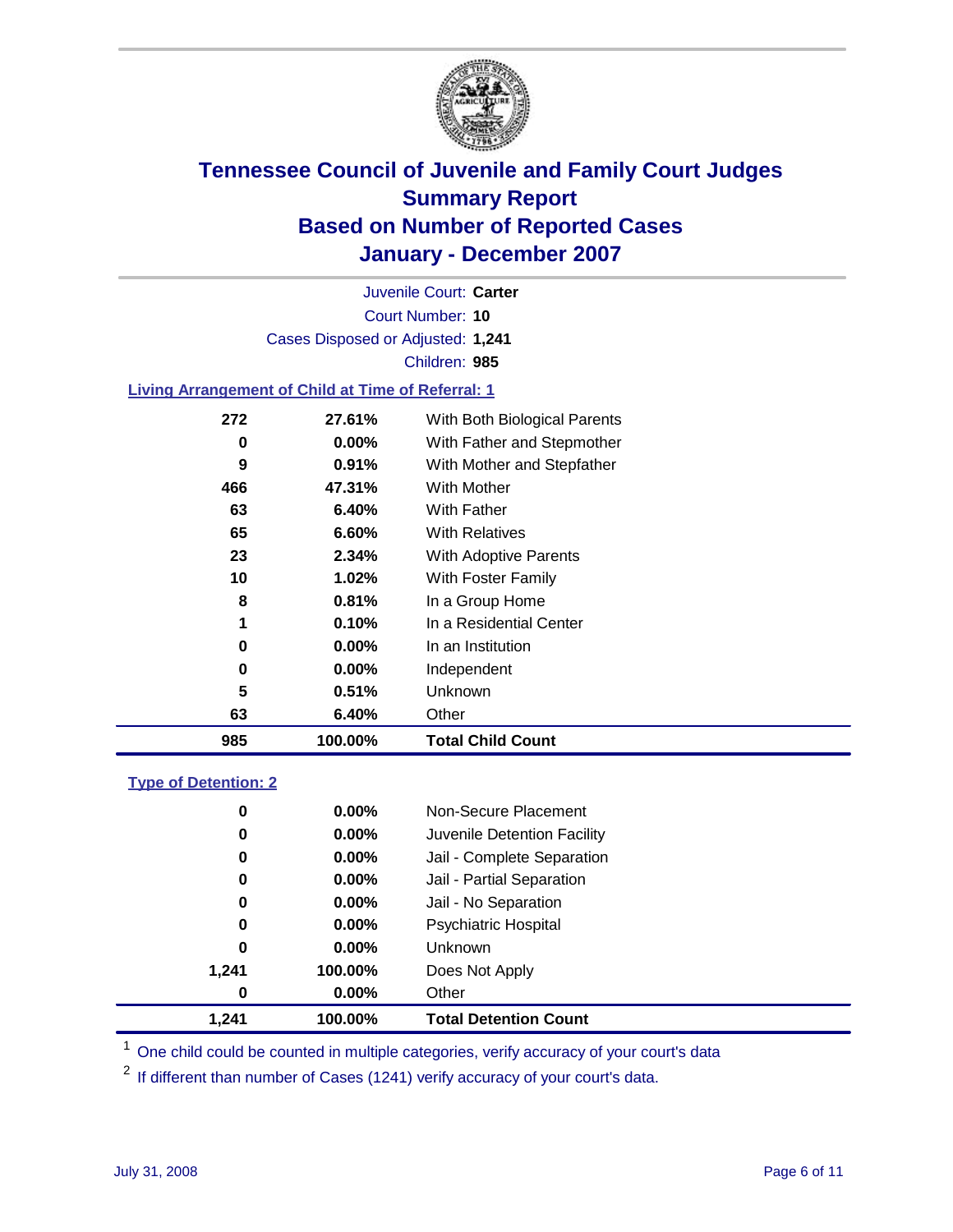

|                                                    | Juvenile Court: Carter            |                                      |  |  |  |  |  |
|----------------------------------------------------|-----------------------------------|--------------------------------------|--|--|--|--|--|
|                                                    | Court Number: 10                  |                                      |  |  |  |  |  |
|                                                    | Cases Disposed or Adjusted: 1,241 |                                      |  |  |  |  |  |
|                                                    | Children: 985                     |                                      |  |  |  |  |  |
| <b>Placement After Secure Detention Hearing: 1</b> |                                   |                                      |  |  |  |  |  |
| 0                                                  | 0.00%                             | Returned to Prior Living Arrangement |  |  |  |  |  |
| 0                                                  | 0.00%                             | Juvenile Detention Facility          |  |  |  |  |  |
| 0                                                  | 0.00%                             | Jail                                 |  |  |  |  |  |
| 0                                                  | 0.00%                             | Shelter / Group Home                 |  |  |  |  |  |
| 0                                                  | 0.00%                             | <b>Foster Family Home</b>            |  |  |  |  |  |
| 0                                                  | 0.00%                             | Psychiatric Hospital                 |  |  |  |  |  |
| 0                                                  | 0.00%                             | Unknown / Not Reported               |  |  |  |  |  |
| 1,240                                              | 99.92%                            | Does Not Apply                       |  |  |  |  |  |
| 1                                                  | 0.08%                             | Other                                |  |  |  |  |  |
| 1,241                                              | 100.00%                           | <b>Total Placement Count</b>         |  |  |  |  |  |
|                                                    |                                   |                                      |  |  |  |  |  |
| <b>Intake Actions: 2</b>                           |                                   |                                      |  |  |  |  |  |
| 1,369                                              | 99.56%                            | <b>Petition Filed</b>                |  |  |  |  |  |
| 5                                                  | 0.36%                             | <b>Motion Filed</b>                  |  |  |  |  |  |
| 1                                                  | 0.07%                             | <b>Citation Processed</b>            |  |  |  |  |  |
| 0                                                  | 0.00%                             | Notification of Paternity Processed  |  |  |  |  |  |
| 0                                                  | $0.00\%$                          | Scheduling of Judicial Review        |  |  |  |  |  |
| 0                                                  | 0.00%                             | Scheduling of Administrative Review  |  |  |  |  |  |
| 0                                                  | 0.00%                             | Scheduling of Foster Care Review     |  |  |  |  |  |
| 0                                                  | 0.00%                             | Unknown                              |  |  |  |  |  |
| 0                                                  | 0.00%                             | Does Not Apply                       |  |  |  |  |  |
| 0                                                  | 0.00%                             | Other                                |  |  |  |  |  |
| 1,375                                              | 100.00%                           | <b>Total Intake Count</b>            |  |  |  |  |  |

<sup>1</sup> If different than number of Cases (1241) verify accuracy of your court's data.

<sup>2</sup> If different than number of Referral Reasons (1375), verify accuracy of your court's data.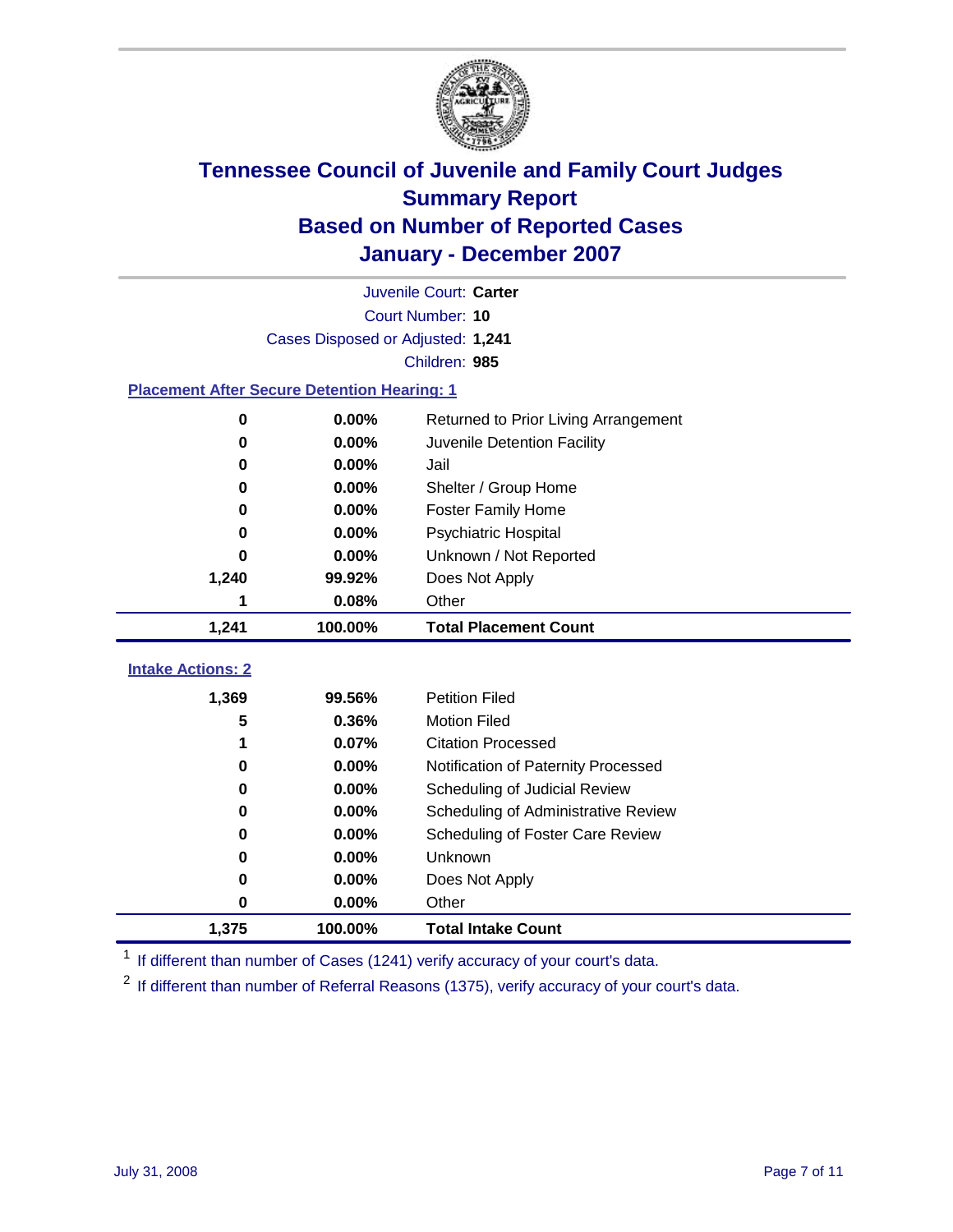

Court Number: **10** Juvenile Court: **Carter** Cases Disposed or Adjusted: **1,241** Children: **985**

### **Last Grade Completed by Child: 1**

| $\bf{0}$ | 0.00%   | Too Young for School     |
|----------|---------|--------------------------|
| 0        | 0.00%   | Preschool                |
| $\bf{0}$ | 0.00%   | Kindergarten             |
| 46       | 4.67%   | 1st Grade                |
| 39       | 3.96%   | 2nd Grade                |
| 28       | 2.84%   | 3rd Grade                |
| 17       | 1.73%   | 4th Grade                |
| 25       | 2.54%   | 5th Grade                |
| 22       | 2.23%   | 6th Grade                |
| 48       | 4.87%   | 7th Grade                |
| 39       | 3.96%   | 8th Grade                |
| 74       | 7.51%   | 9th Grade                |
| 88       | 8.93%   | 10th Grade               |
| 66       | 6.70%   | 11th Grade               |
| 87       | 8.83%   | 12th Grade               |
| $\bf{0}$ | 0.00%   | Non-Graded Special Ed    |
| 1        | 0.10%   | GED                      |
| 0        | 0.00%   | Graduated                |
| 0        | 0.00%   | Never Attended School    |
| 69       | 7.01%   | Unknown                  |
| 336      | 34.11%  | Other                    |
| 985      | 100.00% | <b>Total Child Count</b> |

### **Enrolled in Special Education: 1**

| 0   | $0.00\%$ | Yes                      |
|-----|----------|--------------------------|
| 985 | 100.00%  | No.                      |
| 0   | $0.00\%$ | Unknown                  |
| 985 | 100.00%  | <b>Total Child Count</b> |

One child could be counted in multiple categories, verify accuracy of your court's data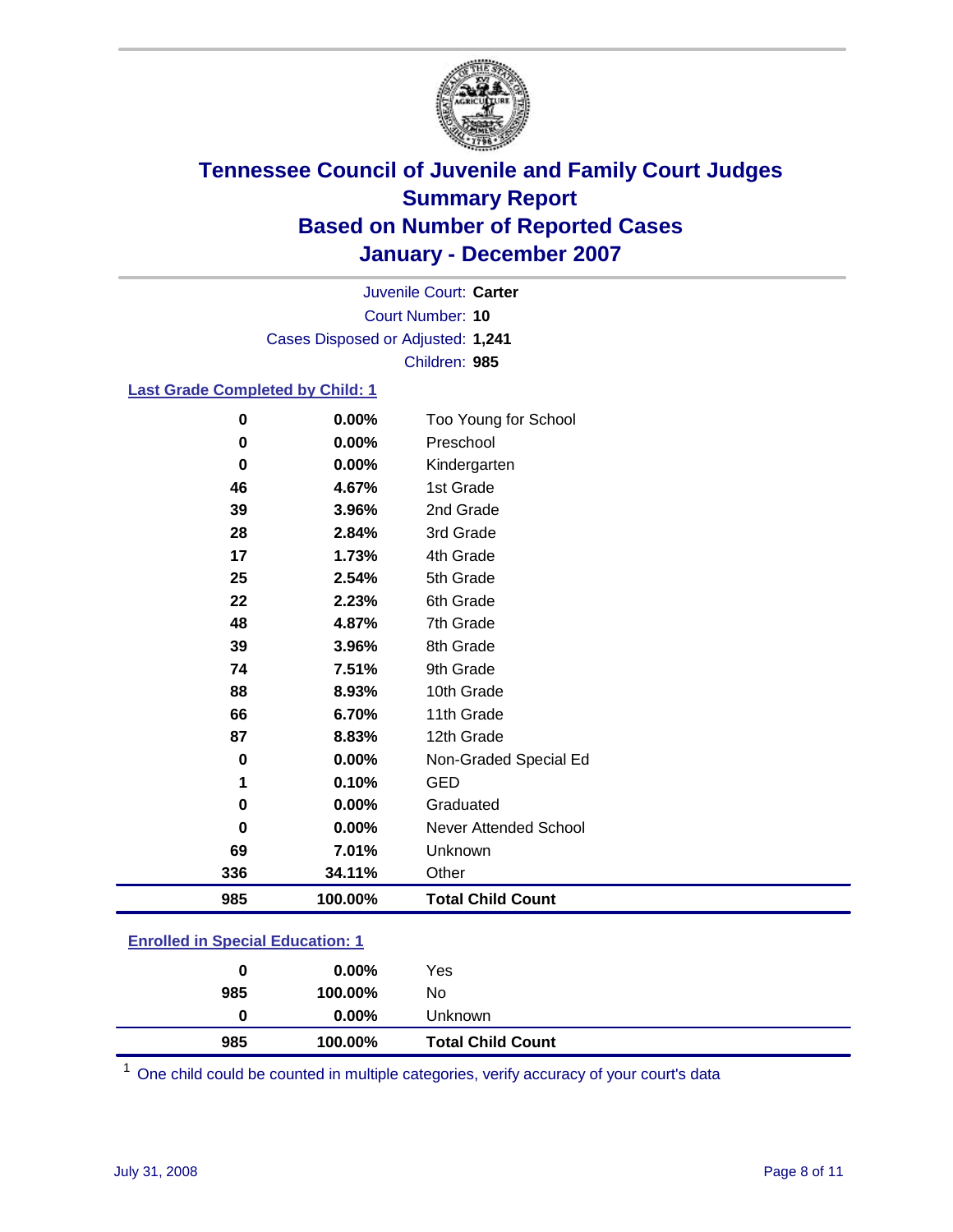

|                              |                                   | Juvenile Court: Carter    |
|------------------------------|-----------------------------------|---------------------------|
|                              |                                   | Court Number: 10          |
|                              | Cases Disposed or Adjusted: 1,241 |                           |
|                              |                                   | Children: 985             |
| <b>Action Executed By: 1</b> |                                   |                           |
| 1,375                        | 100.00%                           | Judge                     |
| 0                            | $0.00\%$                          | Referee                   |
| 0                            | $0.00\%$                          | <b>YSO</b>                |
| 0                            | $0.00\%$                          | Other                     |
| 0                            | $0.00\%$                          | Unknown / Not Reported    |
| 1,375                        | 100.00%                           | <b>Total Action Count</b> |

### **Formal / Informal Actions: 1**

| 337   | 24.51%   | Dismissed                                        |
|-------|----------|--------------------------------------------------|
| 0     | $0.00\%$ | Retired / Nolle Prosequi                         |
| 439   | 31.93%   | <b>Complaint Substantiated Delinquent</b>        |
| 21    | 1.53%    | <b>Complaint Substantiated Status Offender</b>   |
| 116   | 8.44%    | <b>Complaint Substantiated Dependent/Neglect</b> |
| 1     | $0.07\%$ | <b>Complaint Substantiated Abused</b>            |
| 0     | $0.00\%$ | <b>Complaint Substantiated Mentally III</b>      |
| 63    | 4.58%    | Informal Adjustment                              |
| 0     | $0.00\%$ | <b>Pretrial Diversion</b>                        |
| 1     | $0.07\%$ | <b>Transfer to Adult Court Hearing</b>           |
| 20    | 1.45%    | Charges Cleared by Transfer to Adult Court       |
| 0     | $0.00\%$ | Special Proceeding                               |
| 0     | $0.00\%$ | Review Concluded                                 |
| 365   | 26.55%   | Case Held Open                                   |
| 12    | 0.87%    | Other                                            |
| 0     | $0.00\%$ | Unknown / Not Reported                           |
| 1,375 | 100.00%  | <b>Total Action Count</b>                        |

<sup>1</sup> If different than number of Referral Reasons (1375), verify accuracy of your court's data.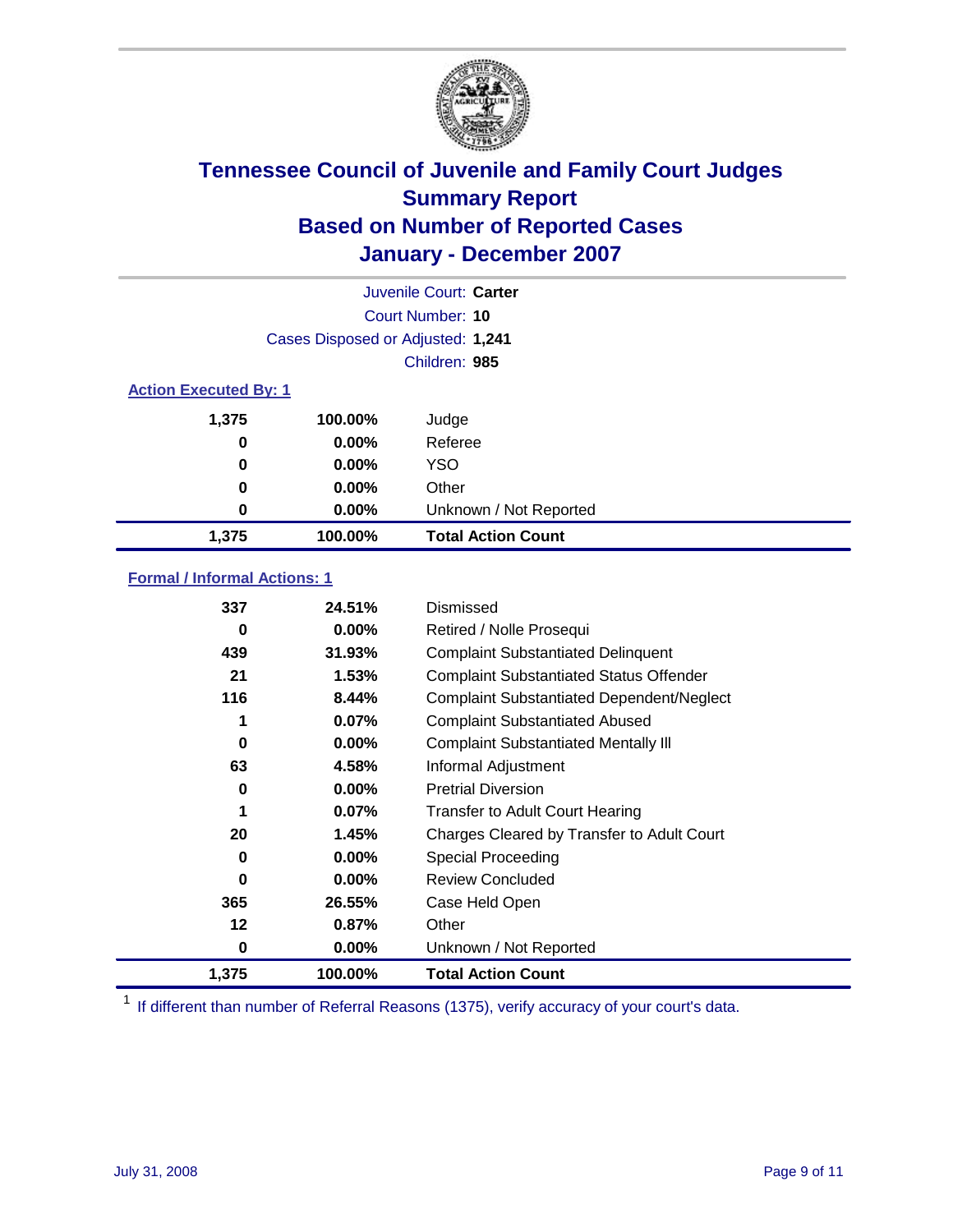

|                       |                                   | Juvenile Court: Carter                                |
|-----------------------|-----------------------------------|-------------------------------------------------------|
|                       |                                   | <b>Court Number: 10</b>                               |
|                       | Cases Disposed or Adjusted: 1,241 |                                                       |
|                       |                                   | Children: 985                                         |
| <b>Case Outcomes:</b> |                                   | There can be multiple outcomes for one child or case. |
| 209                   | 9.43%                             | <b>Case Dismissed</b>                                 |
| 0                     | 0.00%                             | Case Retired or Nolle Prosequi                        |
| 0                     | 0.00%                             | Warned / Counseled                                    |
| 86                    | 3.88%                             | Held Open For Review                                  |
| 292                   | 13.17%                            | Supervision / Probation to Juvenile Court             |
| 0                     | 0.00%                             | <b>Probation to Parents</b>                           |
| 1                     | 0.05%                             | Referral to Another Entity for Supervision / Service  |
| 0                     | 0.00%                             | Referred for Mental Health Counseling                 |
| 1                     | 0.05%                             | Referred for Alcohol and Drug Counseling              |
| 5                     | 0.23%                             | <b>Referred to Alternative School</b>                 |
| 19                    | 0.86%                             | Referred to Private Child Agency                      |
| 0                     | 0.00%                             | Referred to Defensive Driving School                  |
| 0                     | 0.00%                             | Referred to Alcohol Safety School                     |
| 0                     | 0.00%                             | Referred to Juvenile Court Education-Based Program    |
| 0                     | 0.00%                             | Driver's License Held Informally                      |
| 0                     | 0.00%                             | <b>Voluntary Placement with DMHMR</b>                 |
| 1                     | 0.05%                             | <b>Private Mental Health Placement</b>                |
| 0                     | 0.00%                             | <b>Private MR Placement</b>                           |
| 0                     | 0.00%                             | Placement with City/County Agency/Facility            |
| 0                     | 0.00%                             | Placement with Relative / Other Individual            |
| 397                   | 17.91%                            | Fine                                                  |
| 0                     | 0.00%                             | <b>Public Service</b>                                 |
| 50                    | 2.26%                             | Restitution                                           |
| 0                     | 0.00%                             | <b>Runaway Returned</b>                               |
| 76                    | 3.43%                             | No Contact Order                                      |
| $\mathbf 0$           | 0.00%                             | Injunction Other than No Contact Order                |
| 0                     | 0.00%                             | <b>House Arrest</b>                                   |
| 0                     | 0.00%                             | <b>Court Defined Curfew</b>                           |
| 0                     | 0.00%                             | Dismissed from Informal Adjustment                    |
| 0                     | 0.00%                             | <b>Dismissed from Pretrial Diversion</b>              |
| 0                     | 0.00%                             | Released from Probation                               |
| 0                     | 0.00%                             | <b>Transferred to Adult Court</b>                     |
| 0                     | $0.00\%$                          | <b>DMHMR Involuntary Commitment</b>                   |